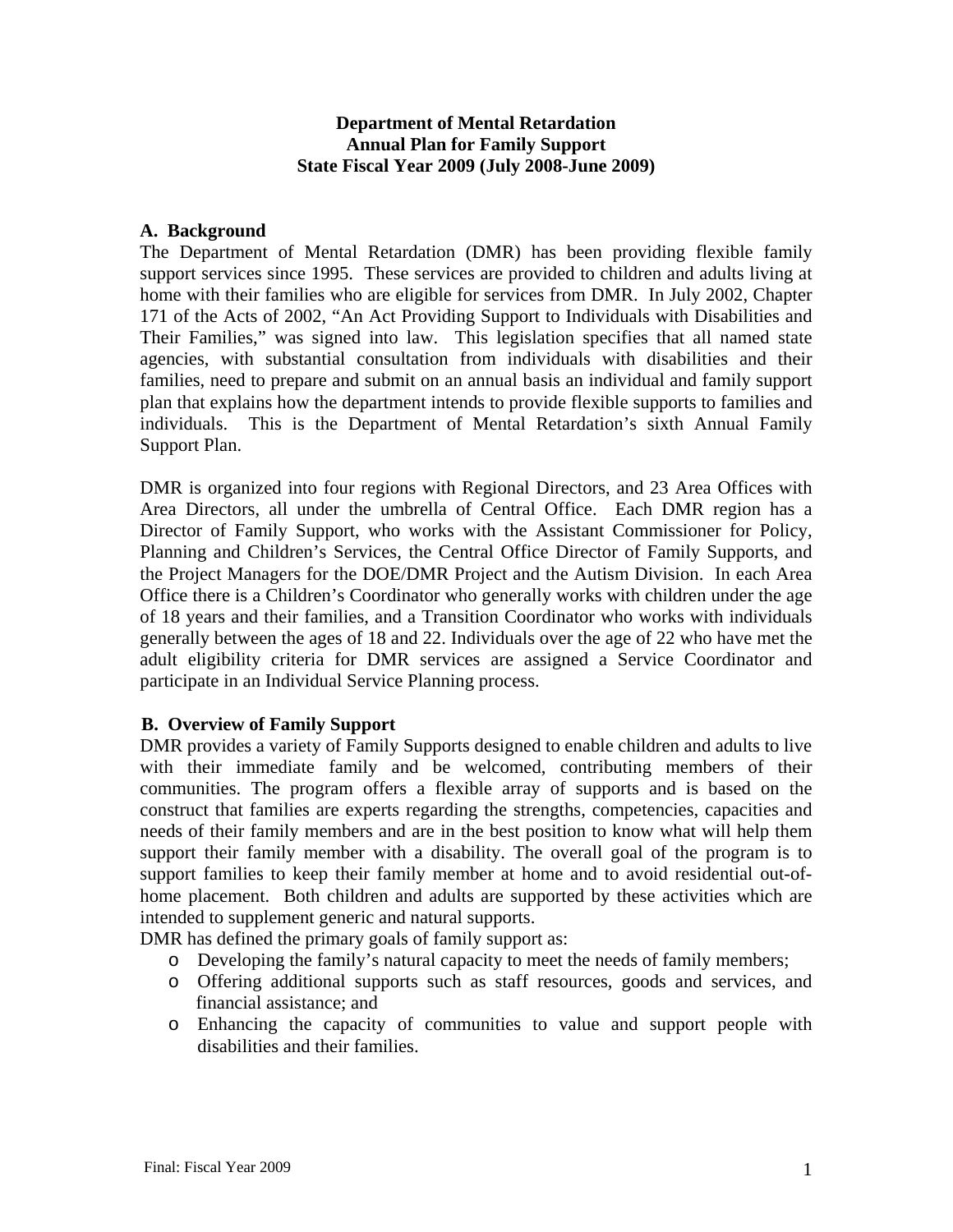DMR has a network of 72 Family Support Provider Agencies statewide with whom contracts have been established to deliver these services. The foundation and delivery of family support services is based on the Department's *Family Support Guidelines and Procedures,* last issued in July of 2002*.* This document describes the goals and principles of family support, the types of family support services available, and all of the operational requirements. In particular, these *Guidelines* define how families are able to use their flexible funding allocations, including the categories of allowable expenses, prohibited expenditures, and purchases that require prior approval. This document was first published in 1995, revised in July 2002, and is currently being revised once again. Input from a variety of sources, including DMR staff, the Statewide Family Support Council, MFOFC Board members, a representative group of Family Support Provider Agencies, has been solicited to help inform and offer feedback on proposed changes. All Family Support Provider Agencies are required to complete and are evaluated on **Performance Outcome Measures** designed around the key family support principles and core service elements.

# **C. Array of Family Support Services and Individuals and Families Receiving Services**

This summary describes the major types of family support programs and services offered by DMR which constitute the majority of the Appropriation Account in the budget, which totals about 53 million dollars. This account also includes an array of other types of services that are supportive to individuals and families living in the community such as Best Buddies, Special Olympics, Clinical Teams, Assistive Technology and Translation Services. In the upcoming fiscal year, there is a proposed increase in the family support appropriation account in the budget of almost 1 million dollars which will enable the Department to provide family support services to new individuals and their families and allow for expansion of some existing programs.

In our current family support system approximately **4,400 adults** and **8,850 children** are receiving services in the DMR funded family support programs for a total of about **13,250 individuals** across the state. It is important to note that many individuals receive more than one service within Family Support. For example, a family might receive General Family Support and also use Planned Facility Respite to meet their needs.

A review of Family Support Flexible Funding utilization based on a survey of Family Support Provider Agencies was completed in December 2007. Based on the information reported, the most frequent uses for flexible funding by families are for: 1) respite in the family home; 2) community integration and social activities: 3) adaptive equipment; and 4) individual skill building activities. Through this survey information was also collected on the cultural/ethnic diversity of the individuals and families receiving services. The results indicate that about 25% of the current families receiving services are non-Caucasian, with Latino/Hispanic families representing the largest group at 10.5%. This represents a dramatic shift over the course of the last 10 years due in large measure to the changing demographics in the state, the outreach by family support agencies and the influx of large number of families with children into our service system.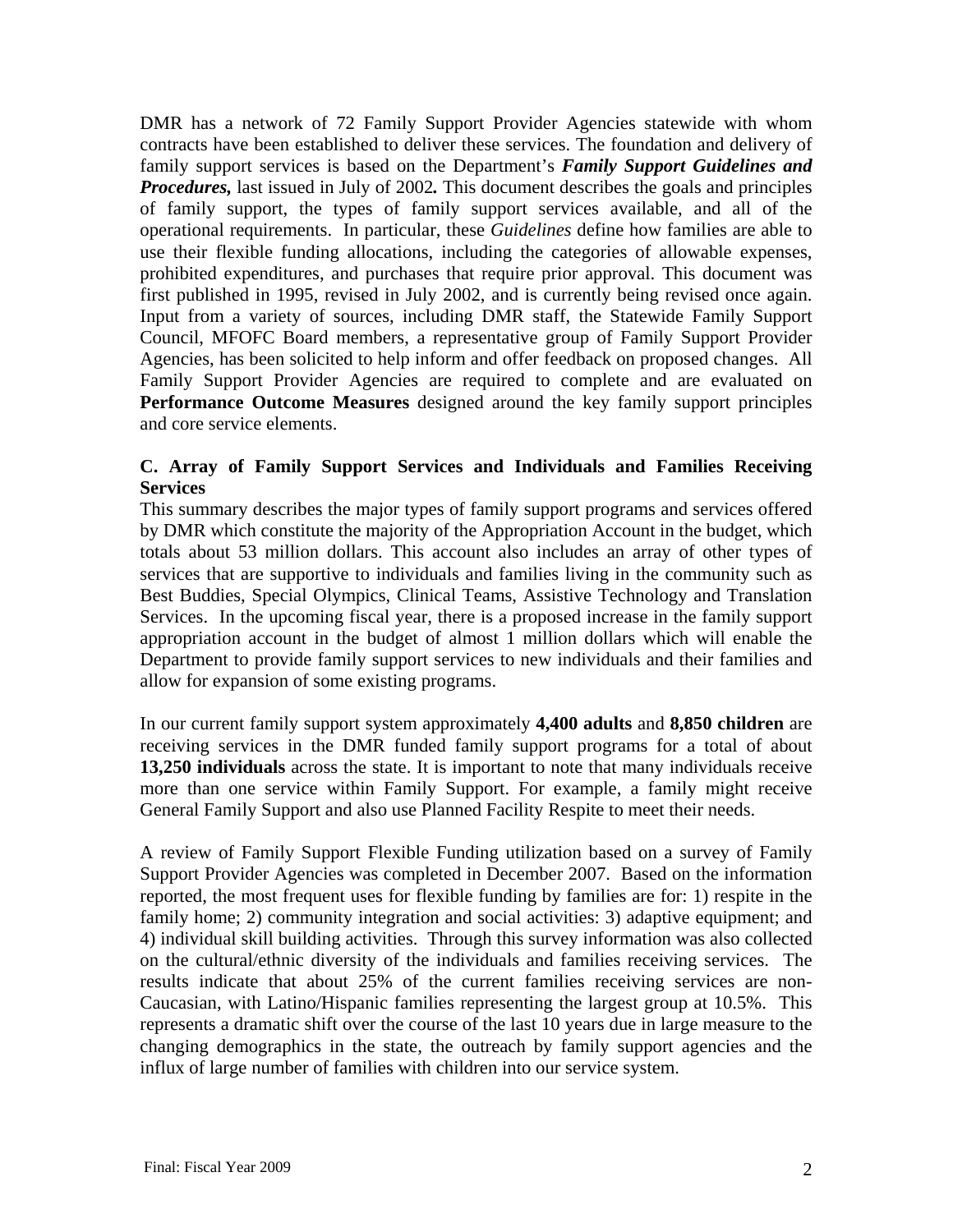A brief summary of the types of programs and numbers of individuals and families who have accessed and benefited from these services is summarized below.

## **General Family Support Services:**

This is the largest family support service offered to most families of children and adults. These services include two major components, the delivery of **Core Services** and administration of **Flexible Funding Allocations** for individual families. This past fiscal year approximately 4,400 adults and 5,400 children received these General Family Support Services.

# **The elements of Core Services** include:

- o responding to the specific ethnic, cultural and linguistic needs of the families in the geographic area they serve;
- o offering specific timely and relevant information to families;
- o offering support services and groups and training;
- o providing family support coordination services including identification and coordination of other community resources (a type of case management);
- o engaging families in a support planning process; and,
- o developing partnerships and collaborations in the community

**Flexible Funding allocations,** which are a small individual budget provided to families, enables families to choose and purchase the services which will be of most benefit to their family from a menu of allowable service options**.** The most common uses of flexible funding are for: respite, usually in the family home, which provides short-term relief for caregivers; support for participation in integrated social and recreational activities in the community; and for purchase of adaptive equipment and materials not covered by other insurance programs. There are two options available to families to manage their flexible funding. The first is the stipend option, which provides families a specific allocation to directly purchase allowable goods and services. The second option, direct provider agency payments, allows the family to direct their allocation to the Family Support Provider agency to pay for goods and services on their behalf. This can include providing or arranging for agency-paid staff and support workers to provide for planned in-home and out-of home services, and assisting families to identify, and/or hire and train their own respite workers. Both options enable families to tailor their supports and purchases to best suit their needs within a set of guidelines established by the Department.

In addition, providers of General Family Support Services are responsible for offering Information and Referral about community resources and supports to all families who contact their programs for assistance. They also develop relationships with generic community providers to broaden the cadre of providers and resources available to assist families. There are approximately 3,100 families of children who are only receiving this Information and Referral assistance at this time

DMR again made available one- time funding to Family Support Provider Agencies to provide vacation programs during the school vacation weeks in February, April and for the last two weeks in June following the end of the school year. This decision was based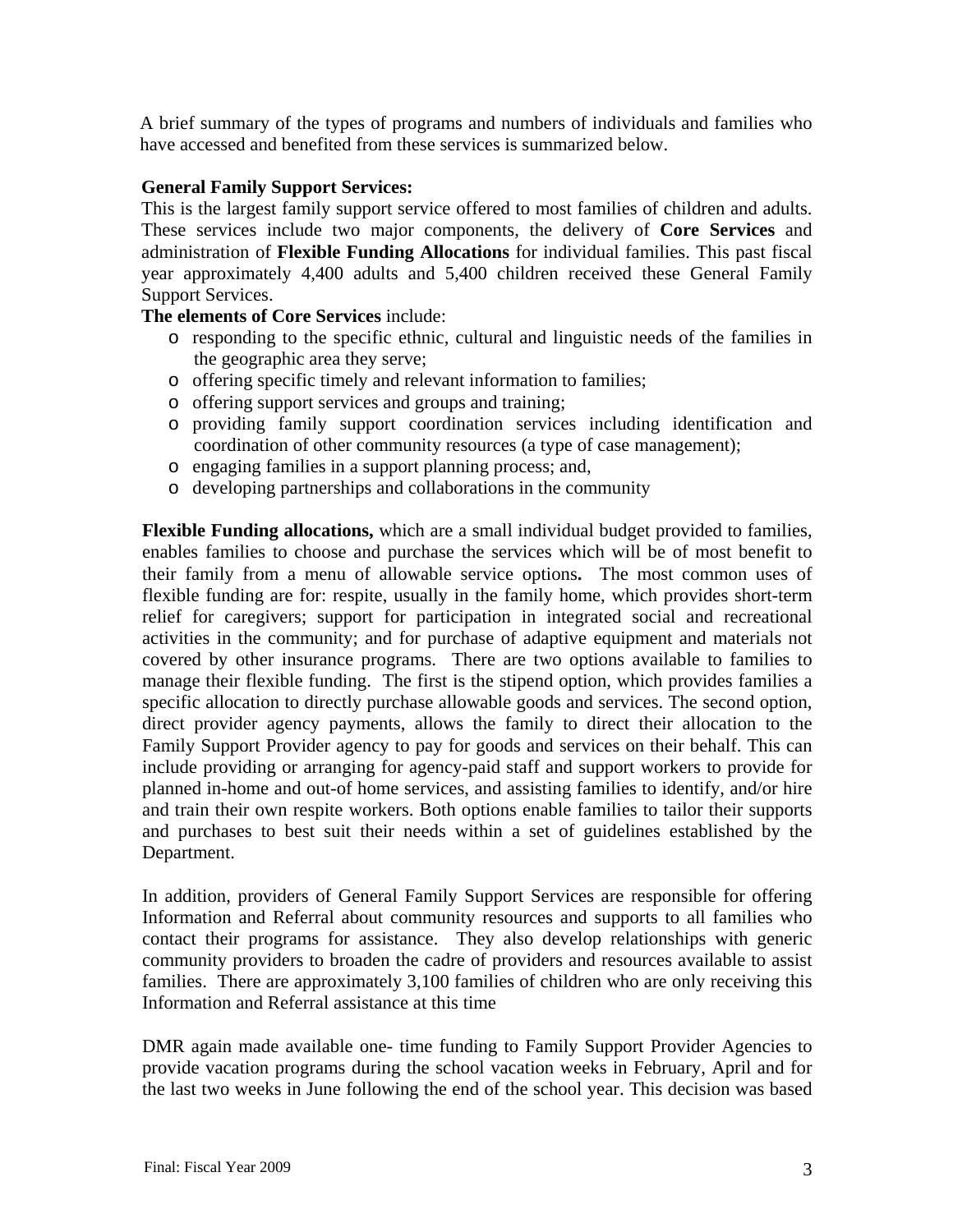on the success and positive feedback received from families and provider agencies when this was first initiated in 2007. More than 1400 children and families were able to participate and benefit from these vacation programs. Not only did the children and teenagers who participated in these programs directly benefit from these opportunities for socialization and fun, but these programs were of great benefit to families by offering a safe, secure location for their child to spend some time away from home and thus**,** constituted a form of respite for the family caregiver.

**Enhanced Family Support Programs** are designed to provide more comprehensive and intensive services to meet the unique, complex and multiple challenges of individuals and their families. There are two components to this service.

Intensive Flexible Family Supports (IFFS): The primary goal of IFFS is to help families who are experiencing severe stress which could lead to the child being at-risk of an outof-home placement. The service consists of an intensive case management service designed to help families integrate the variety of available resources to support their family member in crisis, and flexible funding to purchase additional supports or goods. The service is available to DMR eligible children between the ages of 3-18 who are living in their family home or with other primary caregivers such as grandparents. There are 22 programs statewide and last fiscal year about 475 children and their families received this service.

Medically Fragile Family Partnership Program: This program is a family-driven model of care which supports families who are caring for children with significant cognitive, physical, and complex health care needs who are living at home. The program offers support to families who are often isolated due to the demands of caring for their child and fosters connections with other families with similar challenges. It is a comprehensive wrap-around support which consists of an intensive medical wrap-around case management activity that helps families integrate the variety of resources and supports they are receiving and offers flexible funding to assist the family in the purchase of additional supports and goods not covered by health insurance. The service is available to families of children between the ages of 3-18. This program complements and is supplemental to other MassHealth, state plan and third party insurers. This program provides vital assistance to families who need help in coordinating all of the in-home care they receive, which helps to prevent pediatric nursing home placements. There are five programs geographically dispersed across the DMR regions. Last fiscal year about 225 children and families received these services.

#### **Specialty Family Support Projects:**

Autism Support Centers: The Autism Support Centers provide information and referral services to support families with a family member on the autism spectrum. The services are available to all DMR eligible families, although most of the users are families with children on the spectrum. They can also assist families while they are going through the eligibility determination process. The Centers also offer workshops, trainings, newsletters and sibling support groups to families. There is at least one Autism Support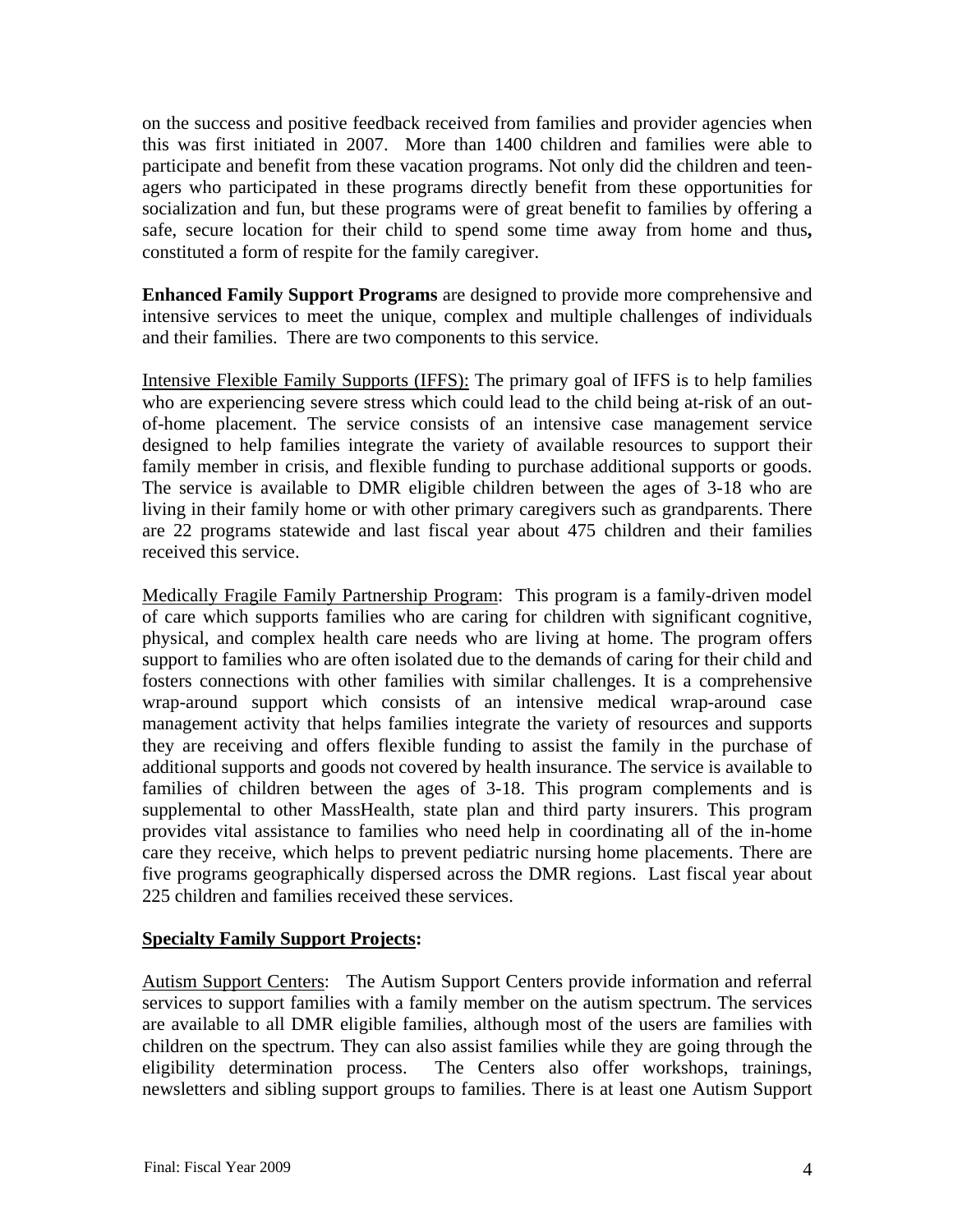Center in each DMR region, with two in the Central/West region, and three in the Metro region, for a total of seven statewide. In FY '08 approximately 7,000 families had some contact with and received information from these Autism Support Centers. It is important to note that these Centers also receive funding from the Autism Division to provide additional services.

Planned Facility Based Respite: Facility-based respite offers planned out-of-home respite service for either children or adults who have been determined eligible for DMR services. Referrals for the services are initiated at the individual's respective Area Office. The programs offer short-term temporary relief for families and include overnight, weekend, and/or vacation stays and provide individuals in the respite program with a variety of recreational, social, cultural and/or educational activities. There are two planned facility based respite centers for children in two locations across the state and eighteen centers for adults. On average about 450 adults and 200 children use these Planned Facility-Based Respite Services annually.

Camps: Camp programs offer integrated summer day camping experiences primarily to children. Most of the camps also serve non-disabled youth and adults in the community. Participants may attend the camp during school vacations or for a week or two or all summer based on available funding and capacity. Last fiscal year about 1900 children participated in a summer camp program.

Social/Recreational Programs: Social/Recreational programs promote an individual's social and emotional functioning while providing respite to families who care for their family member at home. These programs are for both children and adults. Social/recreational programs facilitate the development of interpersonal relationships, enhance daily living and interpersonal skills and provide greater community inclusion opportunities. On average about 300 adults and 225 children participate in these programs annually.

After School Programs: These programs focus on integrating children with disabilities into community programs and activities for non-disabled children. After school programs are limited to serving DMR eligible children between the ages of 3-22. Approximately 200 children participate in these programs annually.

Family Leadership Development: Family Leadership Development provides education, mentoring and support to families to enable them to care for their family member. A major focus is a comprehensive and intensive family leadership series which provides information and education about "best practices" for services for people with disabilities. A second goal is to help families gain knowledge about policy making at the local and state level to help them assume leadership roles in their local community and the disability community. Families who have either a child or adult DMR eligible family member of any age, may apply to attend. In FY '08 about 115 families participated in this comprehensive leadership series and more than 500 families participated in other types of family leadership activities.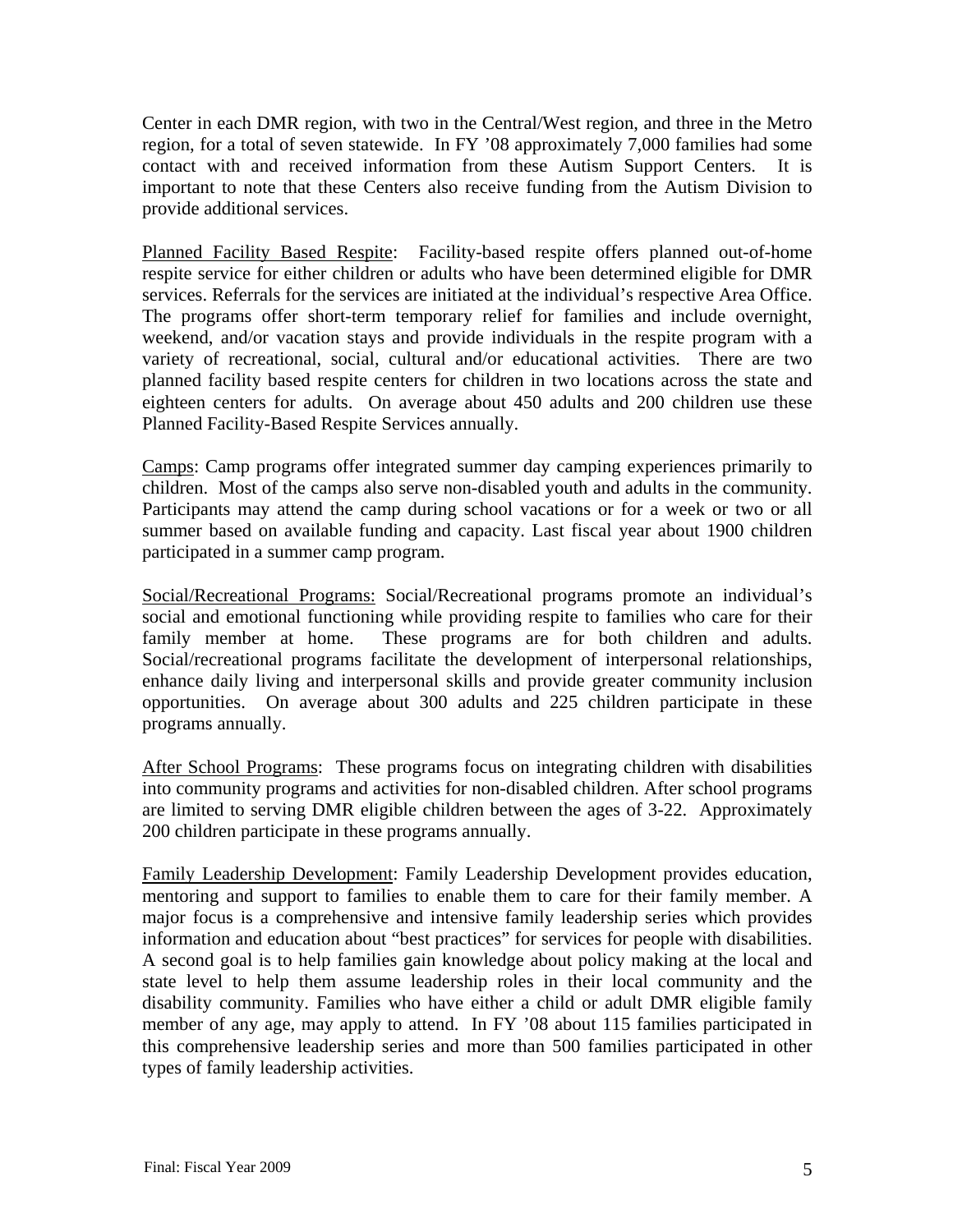**The Autism Division** at DMR was established in 2005. In fiscal year '08 the Division was funded at almost \$3.3 million dollars. Two million dollars of this amount was designated for implementation of an approved Medicaid Home and Community-Based Services Waiver program to provide intensive supports for up to 80 young children with autism who meet the established eligibility requirements. Sixty-six children were enrolled this past year and are receiving a comprehensive package of services to address their identified needs. Outreach and enrollment into the Autism Waiver Program continues. The remainder of this funding supports staff positions in the Autism Division and at the seven DMR funded Autism Support Centers. Other funds are designated for teacher training and other social/recreational autism programs. These social/recreational programs have reached over 1200 families. Community programming to train first responders, a very successful initiative, has reached 1500 individuals to date and will continue in the upcoming year. For the upcoming fiscal year an increase in the budget has been approved which includes additional funding for the Autism Waiver Program and will allow for service provision to at least 40 more children. This budgetary increase in the Autism Division will also provide additional programming and services for individuals and their families. There has been a steady increase in the budget since the inception of the Autism Division which reflects positively on the acknowledged need for services of this growing population of children with an Autism Spectrum diagnosis.

**The Department of Elementary and Secondary Education & Department of Mental Retardation Community Residential Education Project (previously known as the DOE/DMR Project and now the ESE/DMR Project)** continues to be a successful collaborative initiative. This Project provides an increased level of support services to families to assist them in supporting their child's return from a residential school placement, or to provide additional supports to children who have been deemed as "at risk" for escalated service needs and a more restrictive educational placement. The intent of the Project is to increase family capacity to support their child in the home and community, as well as to provide an individualized plan of supports that promotes skill building, independence, and social integration across the spectrum of the child's home, school, and community. This Project is currently funded at \$8 million dollars. During fiscal year 2008, 342 children participated in this project, including 11 new participants. In total, 17 of the participants in the Project were assisted to return from residential school placements to their home communities, and 325 students have utilized project resources to obtain a variety of supports as an alternative to an initial residential special education school placement. There continues to be a high demand for participation in the project. Feedback from participating families continues to be very positive and clearly illustrates the benefits of these resources and services to enable them to more effectively support their children at home and to be meaningfully included in their communities and schools. On a positive note, for FY '09 an additional 2 million dollars has been approved in the state budget which will enable the Project to provide new services to approximately 100-120 children and their families who are currently on the waiting list for the Project.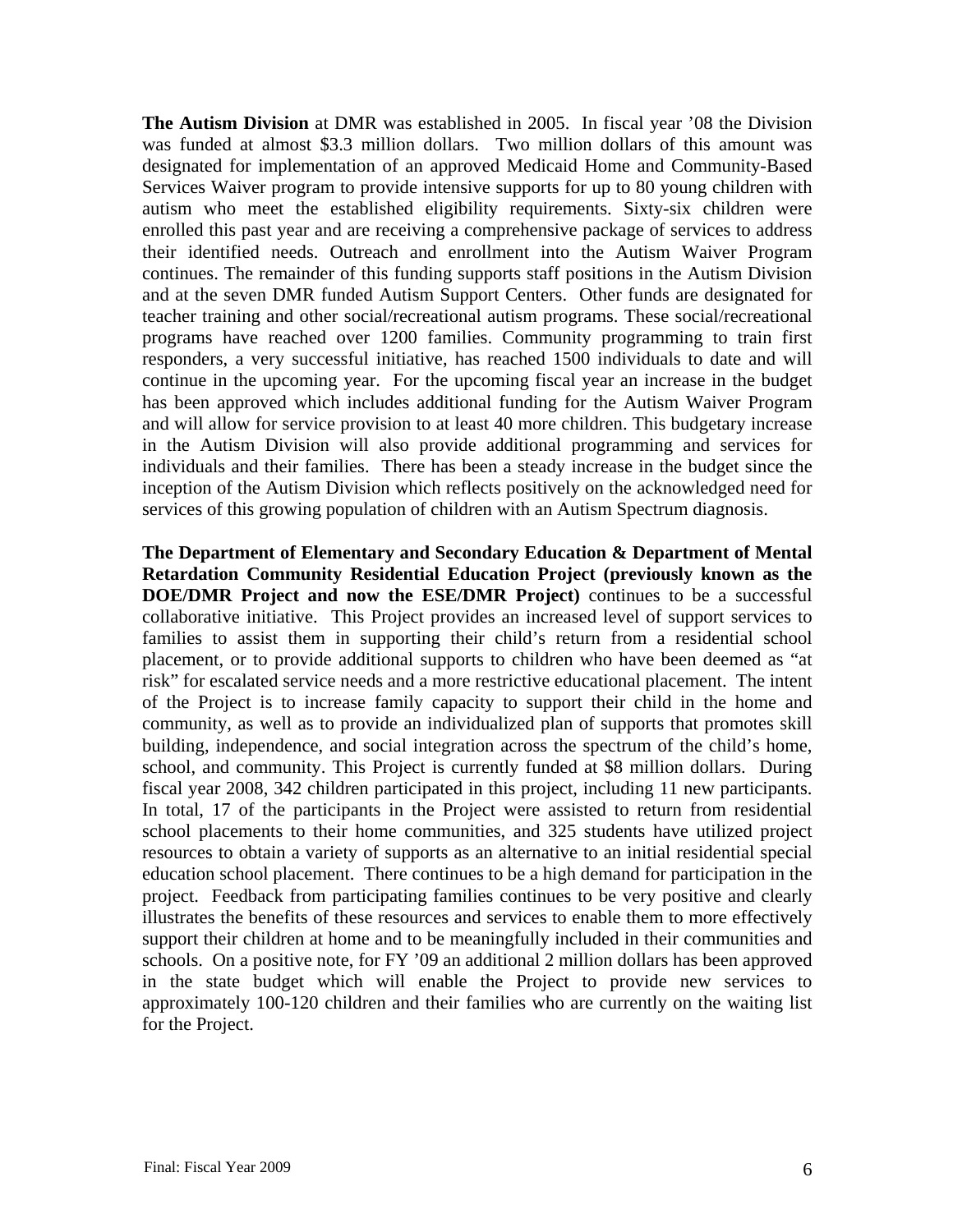#### **D. Process for obtaining substantial input from families on current family support services:**

The Department has used and continues to develop different approaches to seek input from family members, in order to help assess the Department's current system of family support and to assist in revising and crafting this Annual Plan for Family Support. This past year input and feedback was obtained through a variety of approaches:

- o Quarterly meetings of the Statewide Family Support Council (SFSC) with the Commissioner, the Assistant Commissioner for Policy, Planning and Children's Services, and the Statewide Director for Family Support. The SFSC has up to 15 members who are all parents or family members and represent different geographic regions of the state, different types of disabilities, and the cultural diversity of families. The Council has been actively involved in reviewing family support information and data collected by the Department, and have provided input and feedback on different ideas for re-designing and improving our array of family support services and how they are allocated.
- o Five regional Town Meetings held by the Commissioner with self-advocates in the fall of 2007 with more than 300 individuals participating.
- o Five regional Town Meetings held by the Commissioner with family members in the fall of 2007 with approximately 400 to 450 families who participated.
- o The Commissioner met with the area and regional Citizen Advisory Boards in the four DMR regions in the fall of 2007.
- o Meetings between the Commissioner and other Central Office leadership staff with family advocacy groups: MFOFC, Arc Massachusetts, and Autism advocates, and with the statewide self-advocacy group, MASS.
- o Information-sharing, discussion and input from the DMR Statewide Advisory Council (SAC) and the regional and area Citizen Advisory Boards (CABs). Additionally, family members and self-advocates participate on DMRs Statewide Quality Council.
- o Reponses to a written *Family Support Survey* organized around the six major areas of focus in our Annual Plan for Family Support. This survey is posted on the DMR website and was also distributed through Family Support Provider Agencies.
- o Family member review and input was solicited in the development of informational materials, family guides and manuals for the Autism Waiver Program, and in the design and piloting of quality assurance processes.
- o A Task Force on Young Adults in Need of Intensive Community Based Medical Supports was convened in the fall of 2007 at the request of the Commissioner. This Task Force has strong family member involvement with one of the co-chairs who is a parent and nurse educator, and six parents who are active members.
- o Continued work of a cross-stakeholder Statewide Employment Planning Team that meets bi-monthly and includes individuals with disabilities and family members. This is complemented by Regional Employment Solutions Teams that include parents and individuals with disabilities as well.
- o Presentation by parent, SFSC member, and MFOFC Board member, Chris Peltier, to all the DMR management staff at a Commissioner's meeting in December 2007 on the topic of family support- "Imagining Better: Developing an Enviable Life."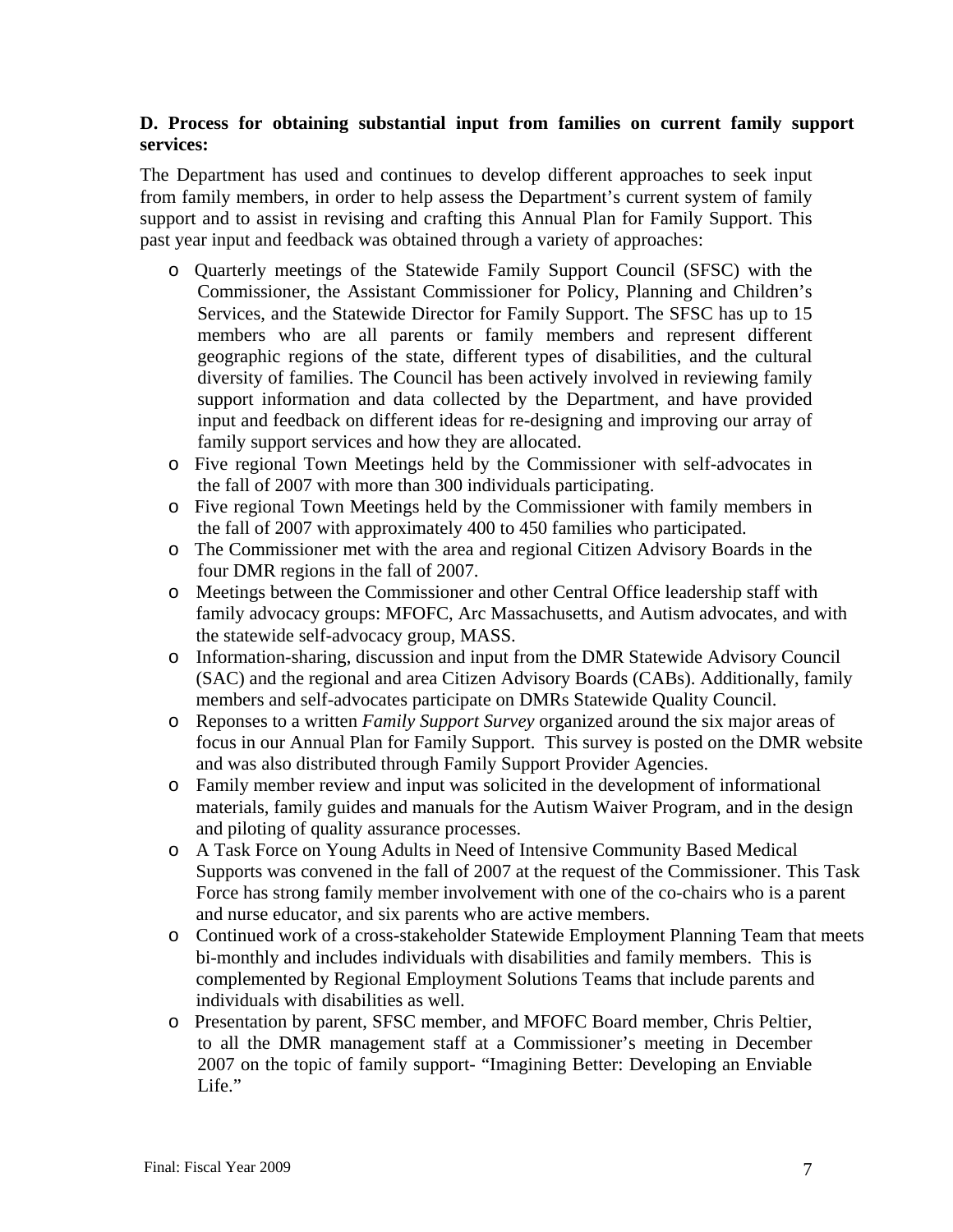o Planning for the upcoming statewide Second Family Support Institute scheduled for October 2008.

Efforts and approaches will continue to evolve, through both organized and informal mechanisms, to gather ongoing feedback about DMR's family support services and the implementation and effectiveness of this Plan.

## **E. Focus Areas: Review of Activities & Accomplishments for FY '08 and Proposed Goals/Initiatives for FY '09**

**I. Family Empowerment:** Opportunities for families and individuals to be involved in the development of agency policies and procedures, program development, and evaluation of services.

## **Activities/Accomplishments:**

- o Information-sharing and discussion with the Statewide Family Support Council on the redesign of DMRs system of family support services to develop approaches that create a more standardized, consistent and equitable system to make decisions about family support resource allocations. Input was also requested on priorities for use of any new family support funding that might be appropriated in the state budget. These policy and programmatic discussion will continue into next fiscal year.
- o Piloting of new quality assurance processes and tools for participants in the Autism Waiver Program and for individuals and families who use participant-directed services. Review and ongoing development of these processes will continue.
- o Preliminary work has been initiated in reviewing our performance outcome measure for family support contracts and exploring more effective ways to obtain information from families and individuals about their satisfaction with services. These activities will continue.

# **Proposed New Activities/Initiatives:**

- o Continued involvement of the Statewide Family Support Council and other stakeholders in the re-design of family support services and development of a framework for how these services will be procured when they go out to bid in FY '10.
- o Individual and family input will be sought on the new Home and Community Based Support Waivers that DMR is developing. Stakeholder forums will be held in the early fall of 2008.

# **II. Family Leadership**

# **Activities/Accomplishments:**

o Approximately 110 families participated in an intensive 3 week-end program of leadership development offered by Massachusetts Families Organizing for Change with funding provided by DMR for leadership training. These leadership development opportunities are very successful. One of the powerful aspects is the networking and connections that families make with other families, as families are each others best resource. Feedback from families reflect the informative, educational, uplifting, and inspirational aspects of the program, and the skills and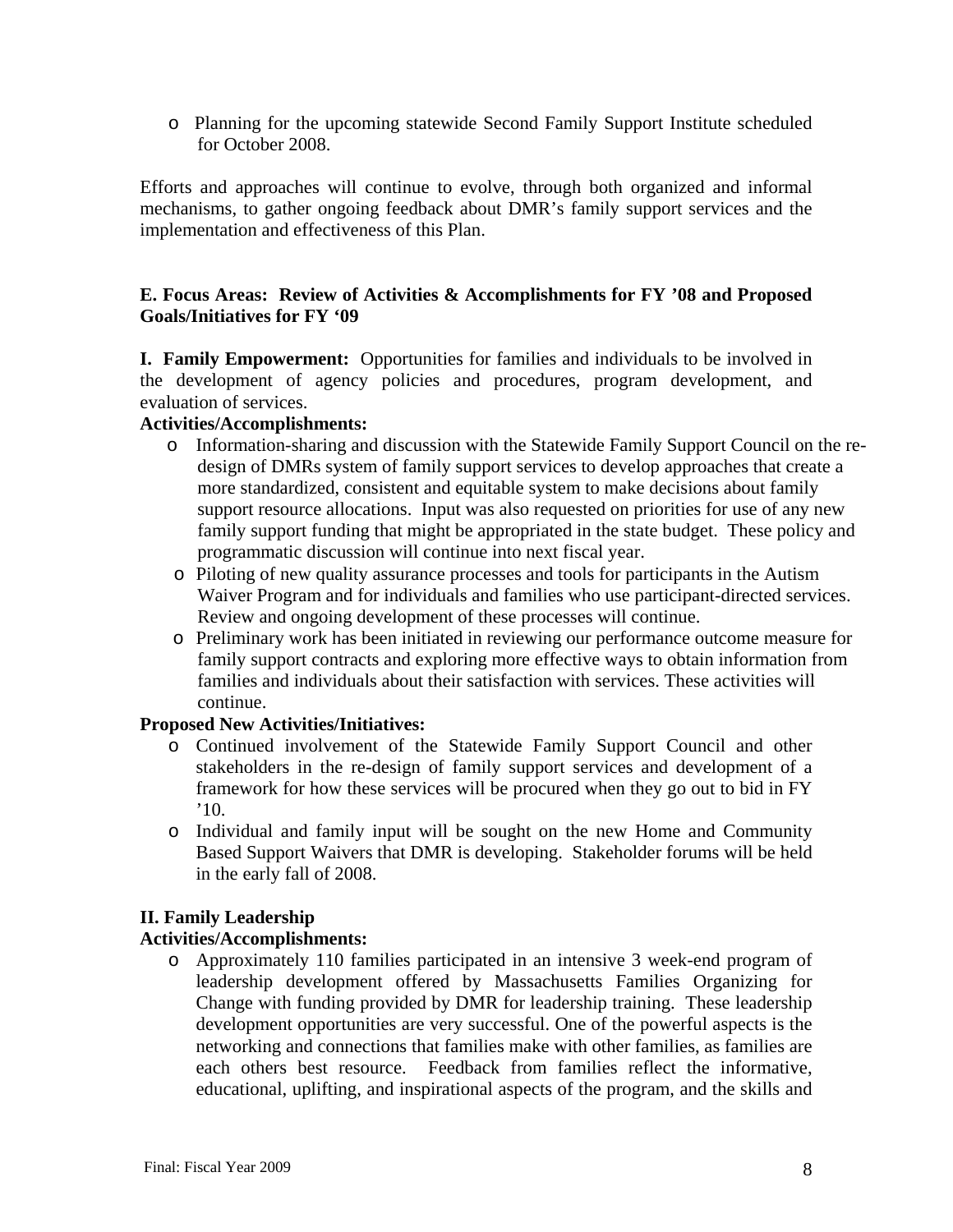confidence they leave with to make changes both for their family and in the larger community.

o Many families and individuals participated in a variety of other leadership and training opportunities on a variety of topics and interest areas, related to transition, housing alternatives, first responder training, employment, etc.

## **Proposed New Goals/Initiatives:**

- o Continue to provide funding for Leadership Development series for families.
- o DMR in collaboration with the Statewide Family Support Council is planning the *Second Family Support Institute: "The Changing Landscape of Family Support: Expanding Possibilities and Partnerships"* in October 2008 and will reach about 250 to 300 DMR and Family Support Provider Agency staff
- o Explore options to offer advanced leadership training opportunities for interested family members with MFOFC, the Department of Public Health through their Family/Professional Partnership Institute, and other interested agencies and groups and expand other training opportunities
- o Provide opportunities for individuals and families to be active participants in different planning initiatives undertaken by the Department, such as transition planning, re-design of employment and day services, etc.

## **III. Family Support Resources and Funding**

## **Activities/Accomplishments:**

- o Approval and implementation of a new Home and Community Based Waiver Program for children with Autism under the age of 9. This program was funded at 2 million dollars to serve 80 children. To date 66 children have been enrolled and are receiving a comprehensive package of services. This Program was approved for 3 years and services will continue and more children enrolled until capacity is reached.
- o Funding for social skills, recreational programs and vacation programs was provided to the seven DMR funded Autism Support Centers reaching approximately 1200 children and families.
- o One- time funding (approximately \$350,000) was made available to Family Support Provider Agencies to offer vacation programs for children during the February and April school vacation weeks and during the last weeks in June after the end of the school year. These programs served approximately 1400 children and their families statewide.
- o Pilot of a newly developed Family Support Allocation Tool for adults was completed in the fall of 2007 in all Area Offices.
- o A survey was completed in December 2007 by all Family Support Providers who receive funding for General Family Support Programs, Medically Complex Projects, and Intensive Flexible Family Support Programs. Information and data was gathered on funding totals, numbers of children and adults receiving core and flexible funding, flexible funding ranges, uses of flexible funding, and the cultural diversity of families receiving services. This data was compiled and summarized and shared with DMR leadership staff and Family Support Council members to help inform policy discussions and development of proposals and ideas for the restructuring of family support services.
- o A survey is underway with Family Support Provider Agencies who provide Core Services as part of their contract to obtain current information on caseloads for family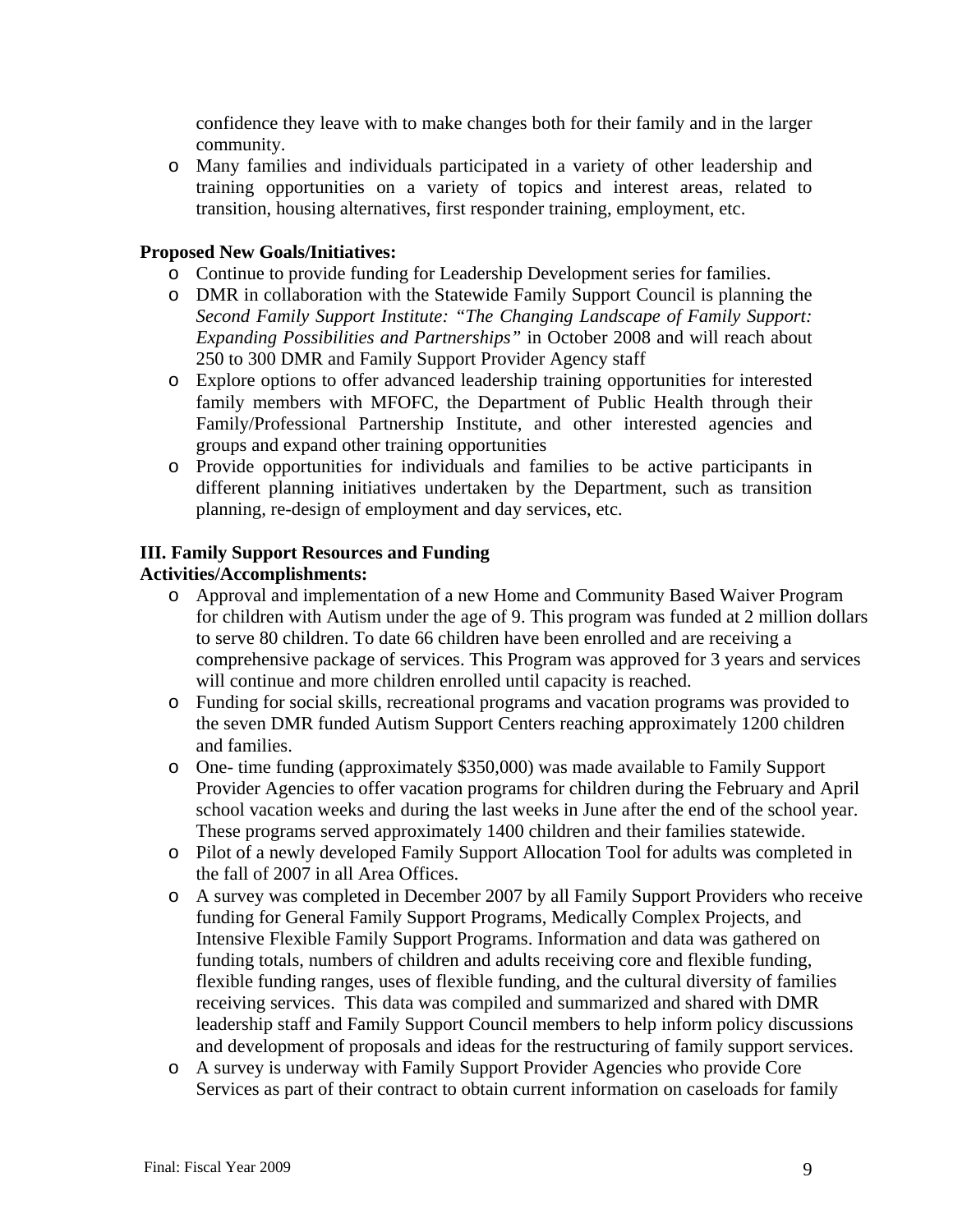support coordination and the array of other core services provided. This will be completed in August of 2008 and the information compiled, summarized and shared with DMR leadership staff and the Statewide Family Support Council to help inform planning efforts. This activity will continue.

o A resource manual on participant directed services and a guide about hiring your own staff has been developed for families participating in the Autism Waiver Program.

## **Proposed New Goals/Initiatives:**

- o Compilation of data gathered on Core Services provided by Family Support Provider Agencies. This information and the data collected on flexible funding will be used to guide planning for use of any new family support resources and the development of a blueprint for the re-design and re-procurement of these services.
- o The resource manual on participant directed services and guide on hiring your own staff that has been developed for families participating in the Autism Waiver Program will be revised for use by individuals and families receiving services through DMRs Adult Home and Community Based Waiver Programs.

## **IV. Accessing Services and Supports**

# **Activities/Accomplishments:**

- o DMR developed a 'Guide on Transition to Adult Life' that was customized for each Area Office. This guide was developed as an outgrowth of the Transition Forums held in the spring of 2007 and includes an introductory letter to families from the chairperson of MFOFC. In addition, each Area office hosted transition informational sessions for families and are broadly disseminating these Guides to families.
- o A 'Family Guide' for families participating in the Autism Waiver Program has been completed.
- o Family Support Resource Guides for each region have been completed and all will be available in the summer of 2008.
- o DMR developed new brochures about DMR services and the Home and Community Based Waiver Programs for families and individuals. These brochures have been translated into Spanish and will be translated into other languages.
- o Expanded use of the website to post and share information with families and individuals about services.

#### **Proposed New Goals/Initiatives:**

- o Every Area Office will host *Transition Fairs* for families and young adults to provide information about the transition planning process and to find out about different service options and providers.
- o In the spring of 2009 the Central/West region of DMR will be hosting a Family Support Festival- A Road Map for Success in Worcester based on the positive feedback to a similar event held in Springfield in 2007. Also a Recreation, Leisure and Wellness event is being planned and will be held at Springfield College.
- o The DMR web-site will continue to evolve to include more information and resources that are helpful to individuals and families.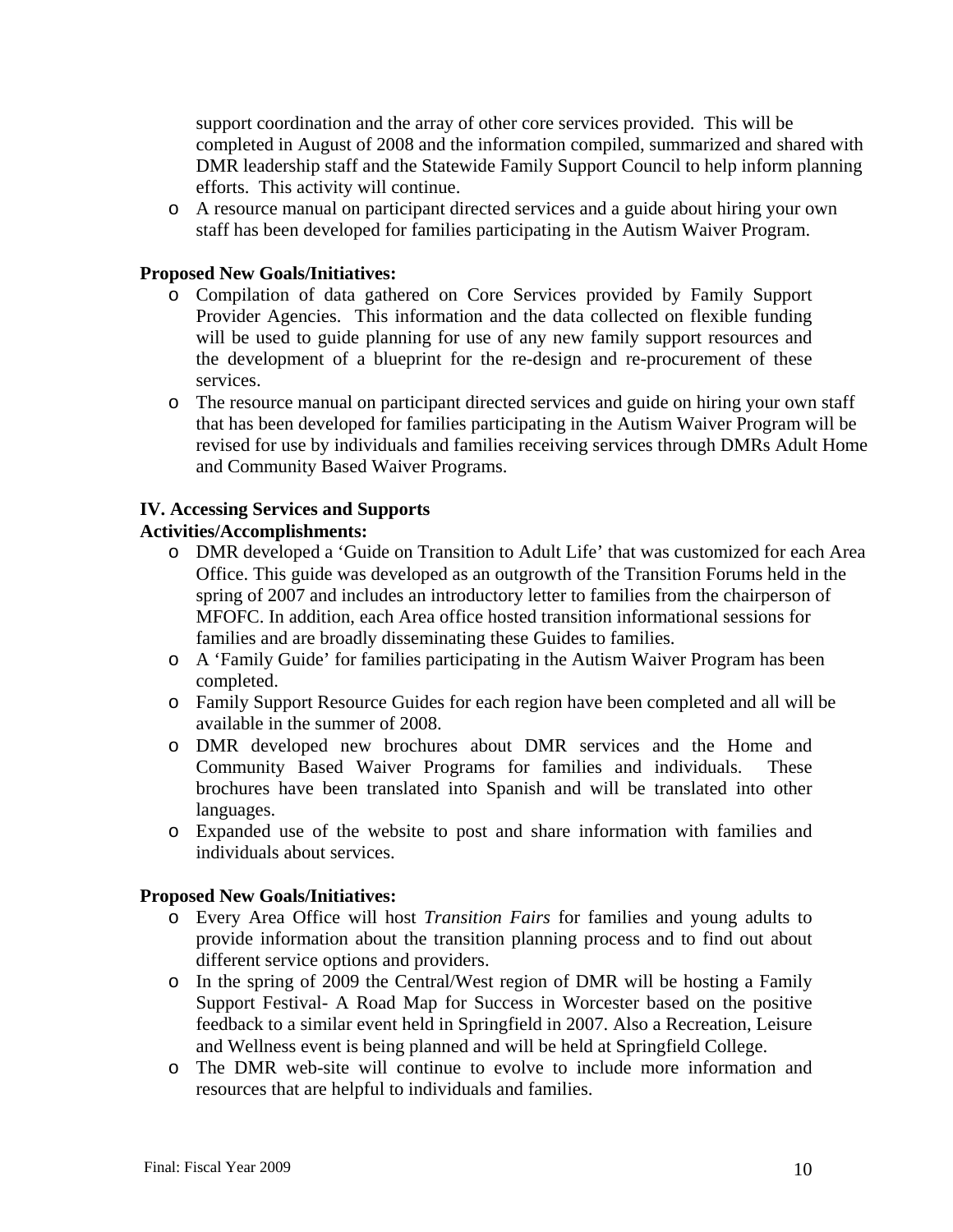# **V. Culturally Competent Outreach and Support**

## **Activities/Accomplishments:**

- o Annual Diversity Conference was held in October 2007 with approximately 250 participants. Numerous regional diversity council training activities and events have occurred and these activities will continue.
- o DMR conducted effective multi-cultural outreach to solicit applications for participation in the Autism Waiver Program. All materials for families have been translated into Spanish, Portuguese, Khmer, Vietnamese, Mandarin Chinese, Haitian Creole and Russian. There were a total of 1,146 applications received during the initial outreach for participation in the Autism Waiver Program, and of the applications submitted, 214 families or 19%, indicated that English is not their primary language. Spanish speakers represented 60% of the applicants, and the other languages in descending order of frequency included: Cantonese, Creole, Vietnamese, Portuguese, Khmer, Russian, Turkish, Japanese, Arabic, and Amharic.
- o DMR is successfully completing the fourth year of a five year grant in Springfield, MA focused on creating "one stop family services" for unserved and underserved families of diverse cultural, ethnic and linguistic backgrounds to help them navigate the service system. The space at the SC@N 360 Family Center has been expanded to develop a *Family Resource and Learning Center* which will provide opportunities to expand training and support services to families and to work collaboratively with other community organizations in the city.

#### **Proposed New Goals/Initiatives:**

- o Continue to expand and refine our system for translation of DMR information and materials.
- o An annual Diversity Conference for DMR and provider staff will be sponsored in the fall of 2008 and DMR will continue to offer an array of training opportunities to improve understanding of the needs of families from culturally diverse backgrounds and enhance the delivery of culturally relevant family support services.

#### **VI. Interagency Collaboration**

#### **Activities/Accomplishments:**

- o DMR collaborated with and worked in partnership with the Office of Medicaid, autism specialty providers, and advocacy groups in the implementation of the Children's Autism Home and Community Based Waiver Program.
- o DMR is actively participating with EOHHS staff and the other human service agencies in the re-design of the Chapter 688 Transition Planning process.
- o DMR is working collaboratively with other human service agencies in the development and implementation of the Children's Behavioral Health Initiative.
- o DMR is participating with EOHHS and other agencies on the development of a *Comprehensive Integrated Employment Services Procurement.*
- o Guidelines and a packet of 'emergency preparedness" information was shared with all Family Support Provider Agencies to distribute to families.